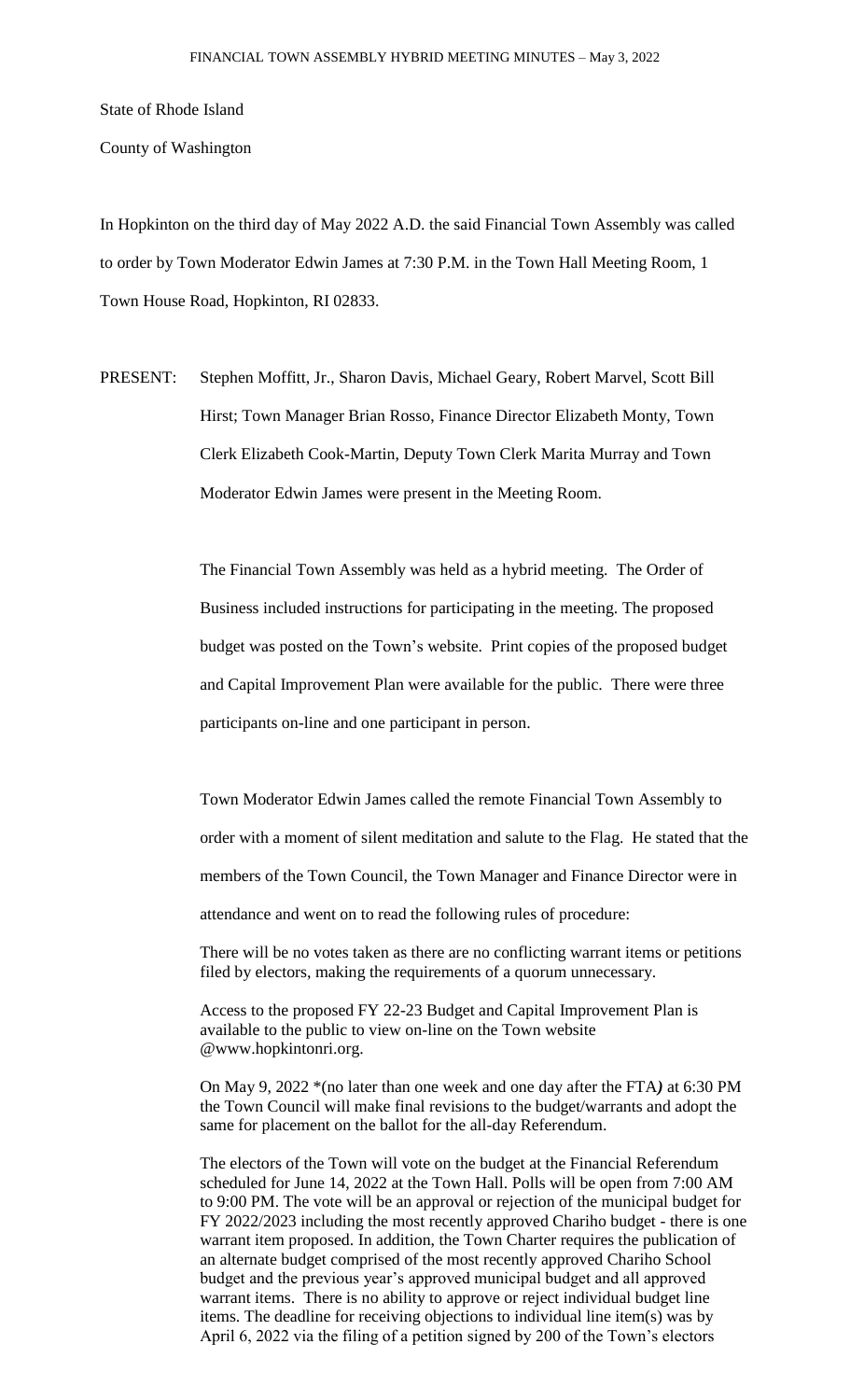submitted to the Town Clerk. None were received.

Council President Moffitt began with the introduction of the proposed Budget for

Fiscal Year 2022-2023 by provided a budget summary for Fiscal Year 2022/2023:

The Town's FY 2022/23 overall budget is \$28,121,377. This is an increase of \$448,855 or 1.6% from last fiscal year's budget.

Education expenses are budgeted at \$20,605,251. This is an increase of \$43,691, or 0.2%, from the last fiscal year's budget.

Municipal expenses and Capital Transfer are budgeted at \$7,235,333. This is an increase of \$256,745 or 3.7% from the last fiscal year's budget.

Departmental revenues are budgeted at \$2,410,061. This is a decrease of \$185,790, or 7.7% from the last fiscal year's budget.

The FY 2022/23 property tax rate is projected to be \$18.57, per thousand, which is an increase from the FY 2021/22 property tax rate of \$18.53.

This proposed budget incorporates some of the following items of interest:

- 1) In FY 22/23 the Town intends to use \$155,900 to fund a Full Revaluation which required by the State of Rhode Island every nine years.
- 2) The FY 22/23 budget includes funding for capital projects in the amount of \$280,794. The main projects include funding the Full Revaluation of Town Properties, the final payments to two public works equipment leases and the purchase of 1 new police cruiser.

A tax math example was provided:

 $FY$  2021/22 – A typical home valued at \$300,000, at the current tax rate of \$18.53 per thousand, results in a total tax bill of \$5,559 (300 x \$18.53);

FY 2023/23 – That same home would, at the proposed tax rate of \$18.57 per thousand, results in a total tax bill of \$5,571 (300 x \$18.57), resulting in an annual property tax bill increase of \$12.00.

Education expenses represent 76% of the total FY 2022/23 budget. Municipal expenses represent 24% of the total FY 2022/23 budget.

## **DISCUSSION ON PROPOSED BUDGET FOR FISCAL YEAR 2022-2023**

Town Moderator James began to read through the expense and revenue line items.

Lori Ultsch of Diamond Hill Road commented that the police department would

be receiving a police cruiser based on what is listed in the CIP and asked why

there was such a huge increase in the funding for the police department. Town

Manager Brian Rosso explained that the Town budget was rejected last year so

the salary lines in the proposed budget reflect two years of salary increases based

on their three-year union contract. Ms. Ultsch asked about the Parks and

Recreation budget with not having had full activities and programs for the past

two years and asked where did the funding go. Mr. Rosso explained that any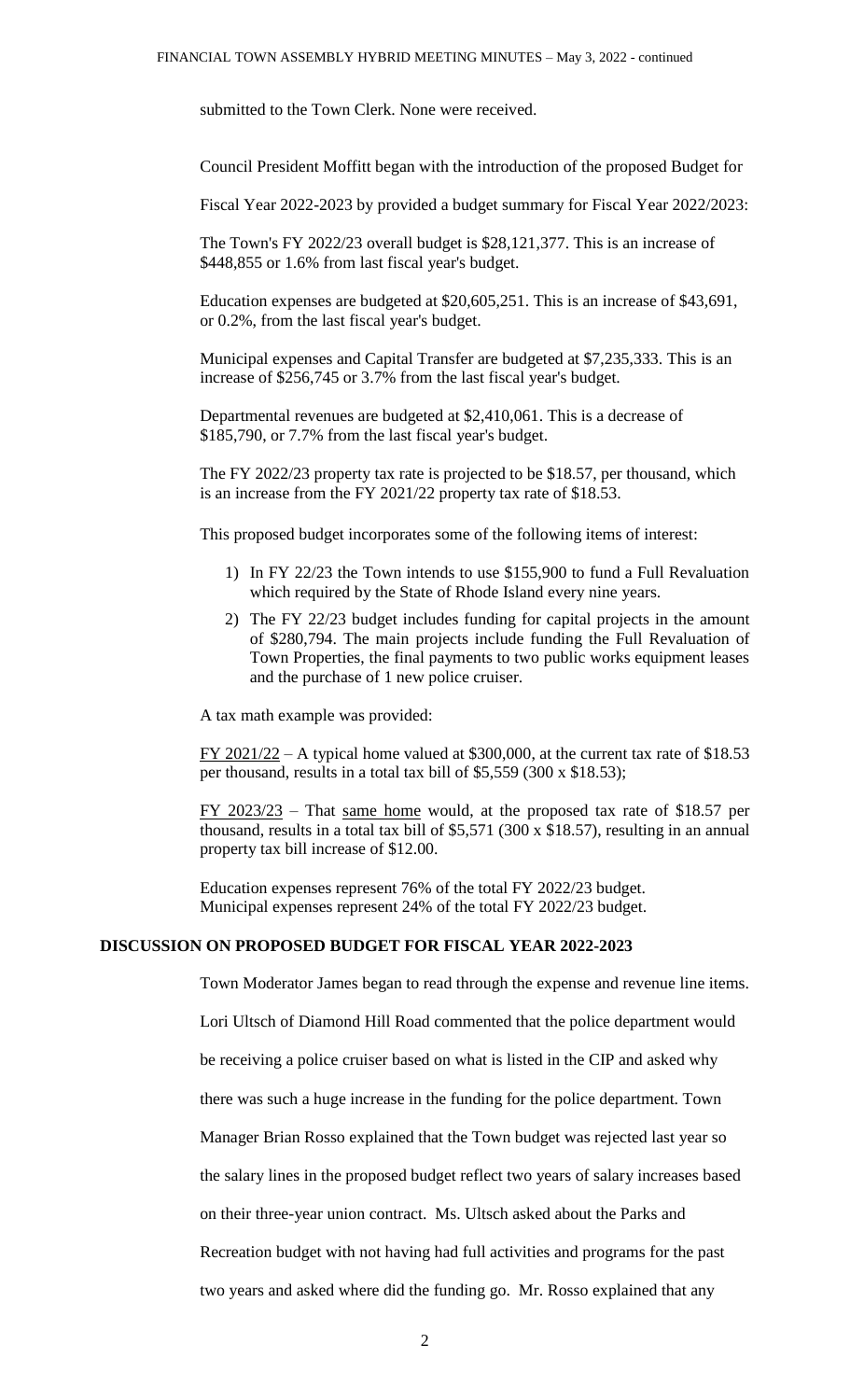unspent amount reverts back in to the general fund. He added that with the projected revenue the town did not receive as a result of having had to cancel activities and programs, there were also expense lines that were not used. He explained they had to lay off two employees; they were able to off-set the reduction in revenues by also reducing expenses. Council President Moffitt added the Town cannot take from one budget and place into another budget. Ms. Ultsch expressed concerned about financial impacts and the rising cost of living this year. She commented that she felt the Town did not have enough economic development and also does not provide much in the way of services. Council President Moffitt indicated Town taxes would have to go up in order to add more services. Ms. Ultsch asked if the revenue from solar projects is reflected in the budget. Councilor Davis stated solar revenue was \$300,000.00 and explained that some solar projects have not begun; some projects are before the Planning Board and some are currently being challenged in Superior Court.

Councilor Hirst felt that people need to hold the Chariho School District accountable for its finances. There is a maintenance of effort law which is a factor as is student enrollment, which is down. He felt people were not willing to keep the Chariho School Committee in check. He stated he too supports economic development but pointed out that Article 12 Section 1 of the Rhode Island State Constitution places the power over education in the hands of the Rhode Island General Assembly. He feels there are serious questions about the school finances and often some town departments are penalized as a result; people target the large departments budgets. The school department gets anything it wants. Ms. Ultsch questioned the school department budget. Councilor Davis explained the school committee can move money around at will; between that and the maintenance of effort law is why the town would like to see a management audit but the school district is not interested in making any changes. Councilor Hirst noted the Council cannot compel the school district; just encourage public influence. He stated a separate management study would be the objective; an outside agency who takes no sides, but Chariho would lose control and would not want this. He felt the school committee ignores accountability.

3